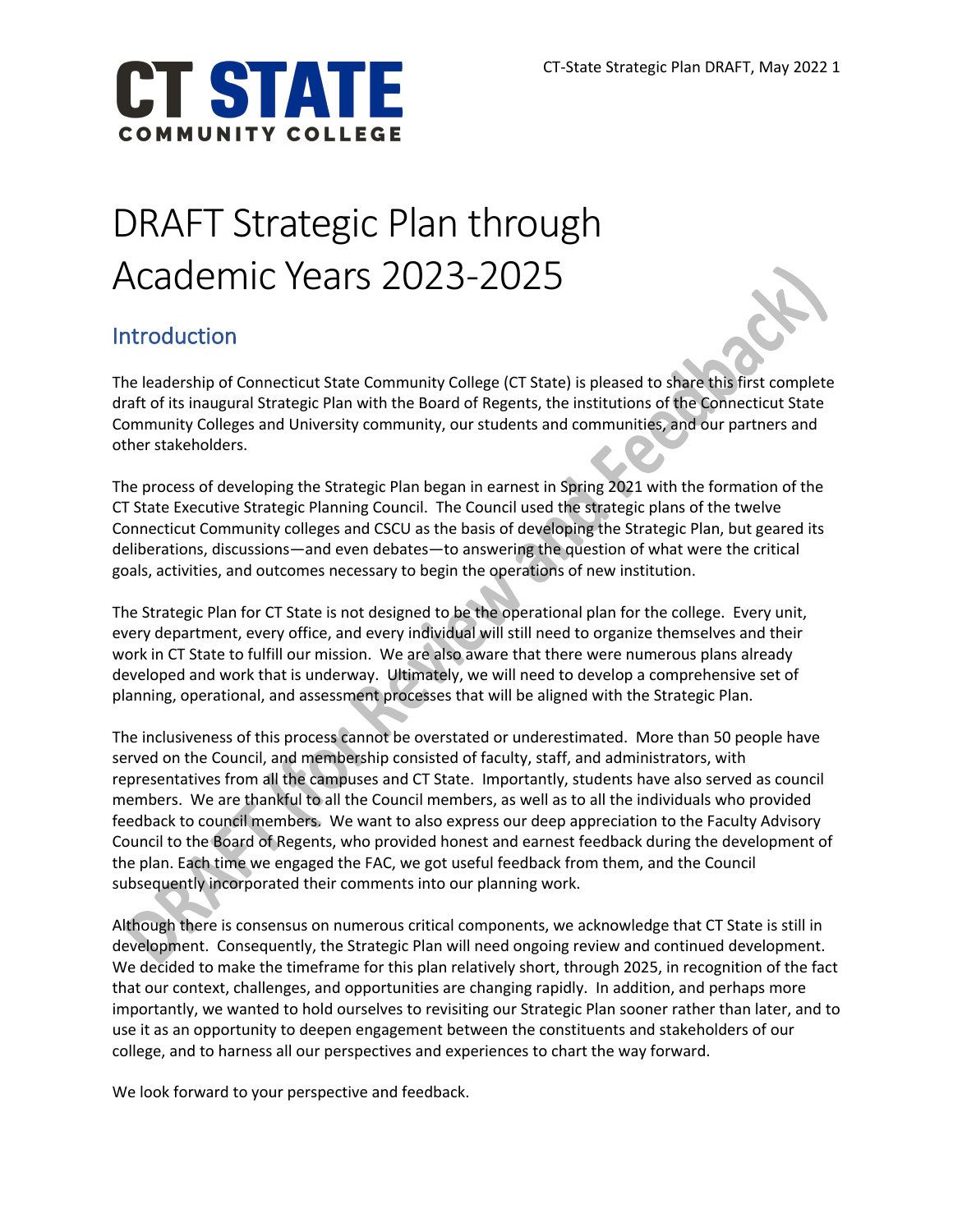#### Background and Process

The Connecticut Board of Regents for Higher Education (BOR) and the Connecticut State Colleges and Universities (CSCU) administration submitted the first substantive change proposal to our accreditor in April 2018. Through leadership and organizational changes and in the face of a once in-a-lifetime pandemic, the nascent Connecticut State Community College (CT State) worked diligently to stand up a single institution that meets the needs of students, is efficient through leveraging economies of scale, and is on a pathway to fiscal sustainability.

In Spring 2021, the CT State Executive Strategic Planning Council (ESPC) was formed to develop a strategic plan for the single college. Composed of 50 individuals representing constituents (faculty, staff, students, and external stakeholders) from 11 of the 12 colleges, the ESPC developed a plan to implement and assess the plan's goals and objectives and gather feedback from all constituencies. Initially, the 11 priority areas that were identified in Spring 2021 focused on the following: excellence, mobility, accessibility, orientation, support, user-friendliness, common core, transferability, workforce development, efficiency, and savings.

In January 2022, an ESPC sub-committee consolidated the 11 priorities into three meta-priorities: effectiveness, equity, and community. A parallel subcommittee elucidated the values that CT State should embody. In Spring 2022, the sub-committees worked to incorporate the plans, goals, and benchmarks of major college-wide initiatives.

The work below is the product of the labor of the ESPC and its subcommittees. The plan identifies major goals and reflects the meta-priorities identified by the ESPC. Priorities are derived from the ongoing work of CT State's many initiatives. Benchmarks are designed to measure the single college's progress towards reaching our major goals, executing our priorities, and realizing our values.

The whole of this document represents the hard work of the members of the Executive Strategic Planning Council:

Tracy Ariel Robin Avant Carrie Bernier Mary Bidwell Caitlin Boger-Hawkins Travis Brown William (Terry) Brown, Co-Chair Kellie Byrd-Danso Lisa Calabrese Michelle Coach Thomas Coley Richard Coutant Claudia Cupe Joseph Danajovits Jaylen Daniels Alfredo DiMauro Jr

Kimberly Dragan Lisa Dresdner Jill Flanigan Teresa Foley Sarah Gager Coleen Joi Gaydowen Lacey Hall Sara Hanson Susan Houlihan Karen Hynick Kimberly James Brian Kennedy David Levinson Carrie McGee-Yurof Amanda MacTaggart Qing Mack

JD Mathewson, Co-Chair Kim McGinnis Tanya Millner, Past Chair Alese Mulvihill Kaylee Naumowicz David Nielsen Antonia Oglesby Victoria Orifice Mario Pierce Michael Rooke Lawrence Salay Angelo Simoni Jr Dwayne Smith Timothy St. James Robert Steinmetz III Kristina Testa-Buzzee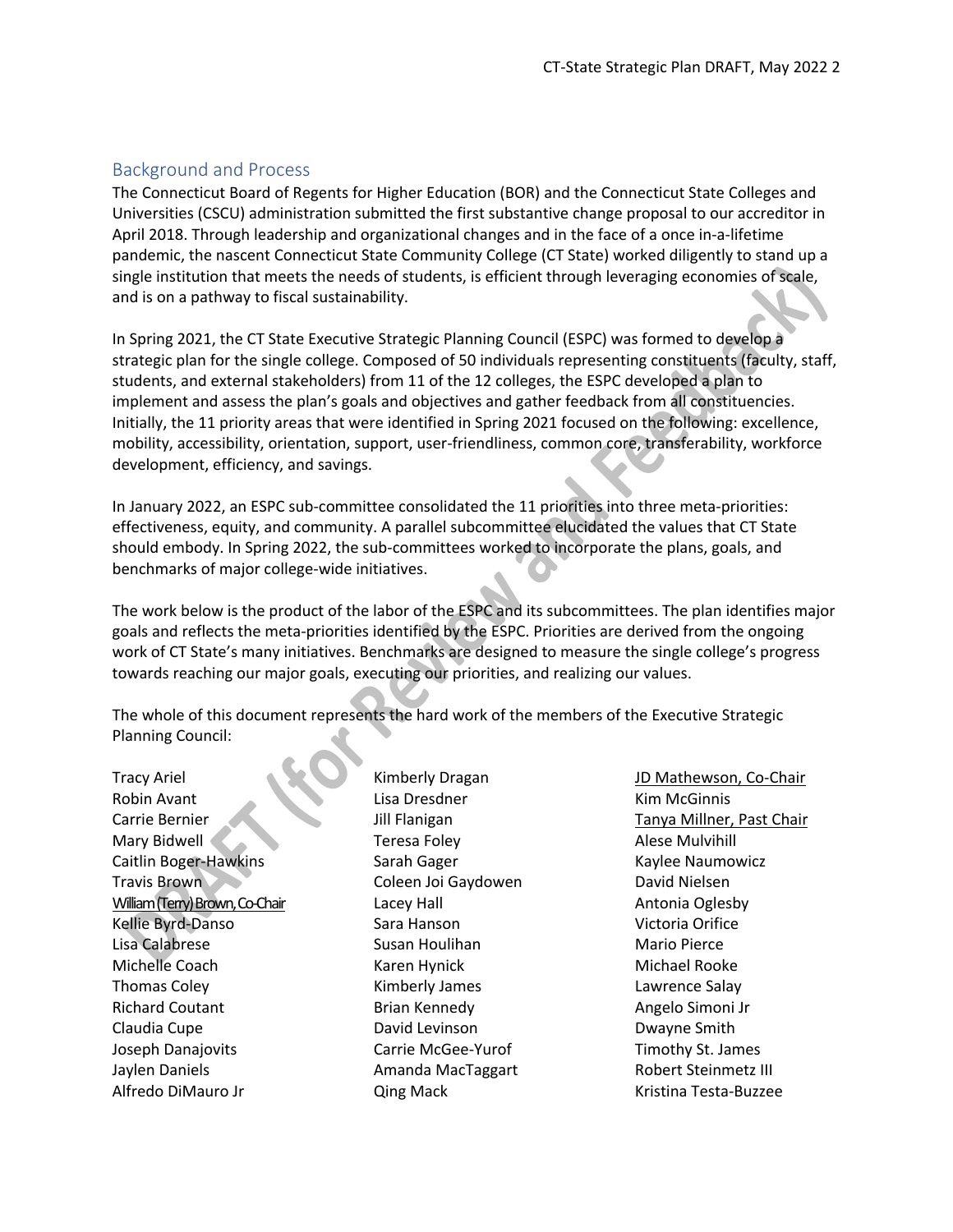Vincent Tong Debra Zavatkay

# Mission and Vision

#### CSCU Vision

The Connecticut State Colleges & Universities will continually increase the number of students completing personally and professionally rewarding academic programs.

#### CSCU Mission

The Connecticut State Colleges & Universities (CSCU) contribute to the creation of knowledge and the economic growth of the state of Connecticut by providing affordable, innovative, and rigorous programs. Our learning environments transform students and facilitate an ever-increasing number of individuals to achieve their personal and career goals.

#### CT State Mission

The Connecticut State Community College provides access to academically rigorous and innovative education and training focused on student success. The College supports excellence in teaching and learning, makes data-informed decisions, promotes equity, and advances positive change for the students, communities, and industries it serves

#### CT State Vision

The Connecticut State Community College will be recognized for exceptional student success, educational leadership, and transformative collaboration with business and industry, government, educational, and key stakeholders while advancing diverse opportunities for Connecticut's citizens and communities.

#### CT State Equity Statement

Equity is the removal and reduction of barriers that negatively impact student success within structures, policies and practices and ensuring that students receive targeted resources and supports to achieve their academic, professional, and personal goals. Equity is achieved by identifying and intentionally addressing structural racism, systemic poverty, and other forms of marginalization, upholding the expectation that administrators, faculty and staff act as anti- racist institutional change agents.

CT State Community College commits to bold and disruptive change by actively identifying, naming, and dismantling structural racism, systemic poverty, and other barriers, establishing equitable and anti-racist policies and practices, and empowering students, faculty, staff, and administrators to advance racial, social, and economic justice.

Our core collective responsibility is to continuously assess practices and policies and transform the world we live in by eliminating inequities.

## CT State Institutional Values

The CT State Strategic Plan is informed by the CSCU and CT State missions and visions, CT State's equity pillars and these seven institutional values: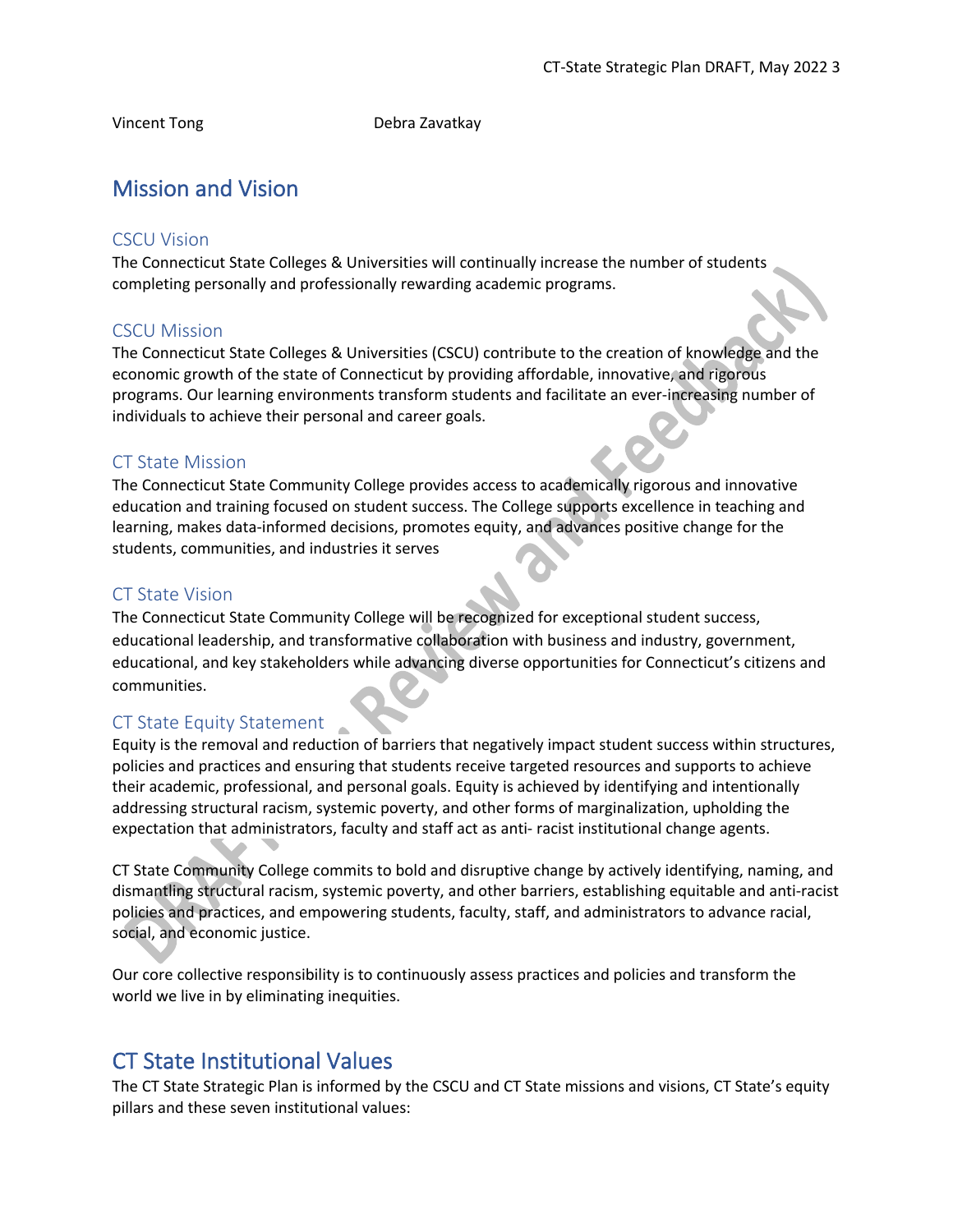#### Teaching, Learning, Education and Training

We believe in the power of education and teaching to empower our students, our communities, and our organizations to create, fulfill and transform. We are committed to the enterprise of teaching and the process of learning, and to organizing ourselves and allocating our institutional and professional resources to deploying the most effective and relevant academic program, the most engaging teaching pedagogy, and the most impactful professional and organizational development of which we are capable.

#### Service and the Holistic Development of our Students and Communities

Our teaching, education, training and supports of our students are acts of service to them, for their personal, family, social and professional/career benefit. Their educational and human needs and the impact of our decisions on them are our first and primary considerations. We remain mindful that our students are whole human beings, and that authentic education requires service and support beyond the classroom. We are committed to organizing ourselves and allocating our institutional and professional resources to serve our students individually and to serve our surrounding communities toward the greater and collective good.

#### Equity

Equity is achieved by identifying and intentionally addressing structural racism, systemic poverty, and other forms of marginalization, upholding the expectation that administrators, faculty and staff act as anti-racist institutional change agents. Connecticut State Community College commits to bold and disruptive change by actively: identifying, naming, and dismantling structural racism, systemic poverty, and other barriers; establishing equitable and antiracist policies and practices; and empowering students, faculty, staff, and administrators to advance racial, social, and economic justice.

#### Integrity

Integrity is central to us fulfilling our mission of education, service, and equity, and we are committed to honesty and authenticity in all our work, to open and transparent communication, to resisting corruption, to the faithful discharge of our respective responsibilities and to adherence to our principles across our campuses and communities.

#### Mutual Respect

Every member of the Connecticut State Community College community has their own unique history, goals, experiences, and perspectives. We commit to taking the time to consider the things we share and the ways in which we differ from each other, to listening carefully and deeply to our students and colleagues, and to treating each other in ways that affirm and validate the humanity of every member of the college community and cultivates a safe and welcoming environment conducive to transformative teaching, learning and service.

#### Shared Governance

Shared governance reflects our reality that the collective effort of the college community is required to serve our students, communities, and stakeholders effectively, affirms the mutual respect expected of every member of our college community, and validates the importance, necessity, and inherent value of inclusive decision-making. As an institution, we commit to the spirit, structures, and processes of shared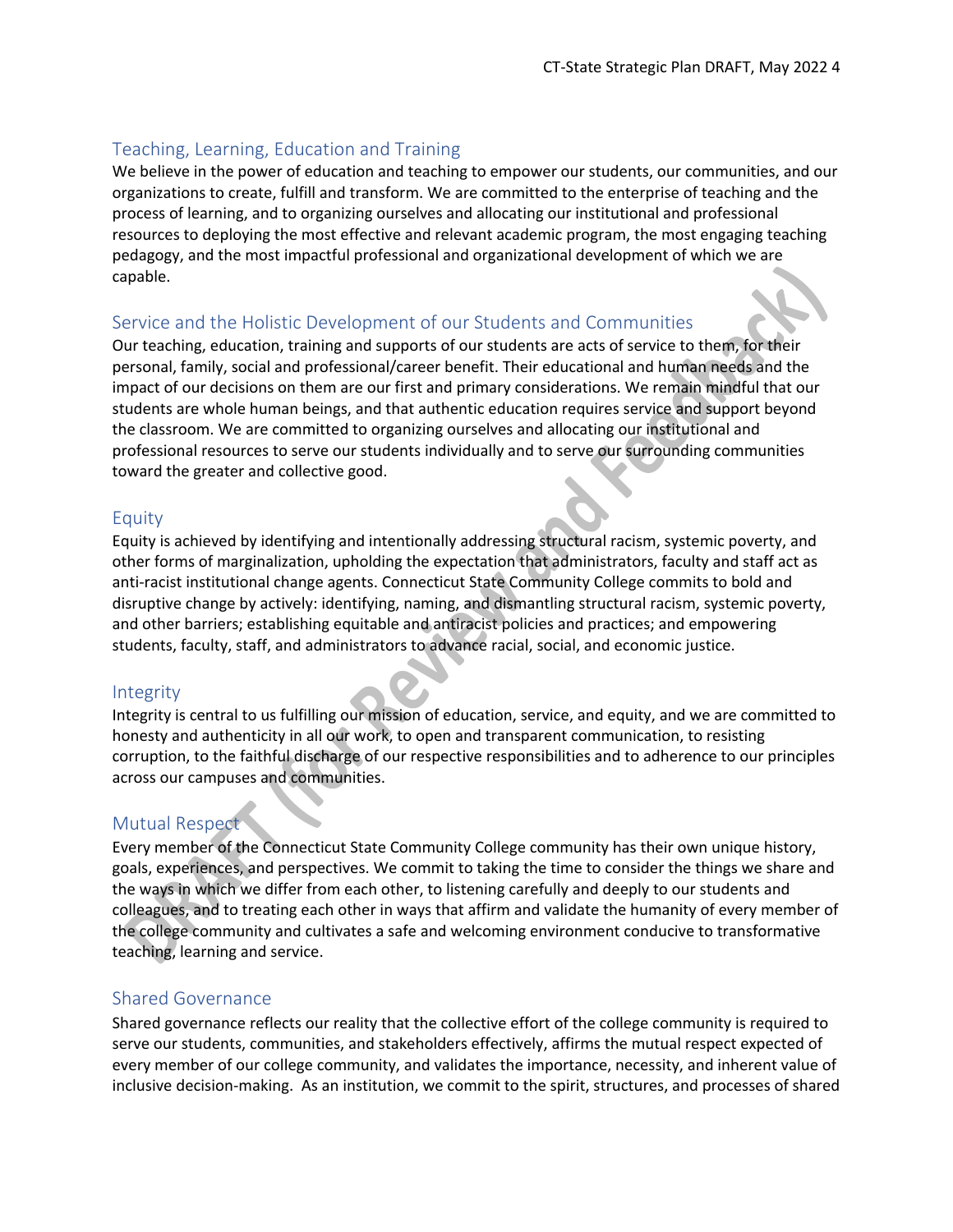governance to effectively harness the collective talents and transformative power of our college community.

#### Stewardship, Effectiveness and Accountability

Connecticut State Community College represents an incalculable investment by our fellow-citizens and communities, businesses and employers, the governments of the State of Connecticut and the United States of America, and by our students themselves. Out of respect for our constituents and stakeholders, we commit to making the wisest and most impactful use of all the resources entrusted to us, whatever form they take. We commit to holding ourselves accountable for the decisions we make and actions we take in service of our mission and goals, and to relentlessly seeking out better and more effective ways to accomplish our work.

## Major Goals: Effectiveness, Equity and Community

To actualize the above values, CT State resolves to achieve three major goals, defined by their attendant institutional priorities and measured by objective benchmarks.

#### Goal I: Providing an effective, exceptional, affordable educational experience

CT State commits to improving user-friendliness and universal access for enrollment, financial aid, and registration processes.

CT State will strive to implement all Guided Pathways initiatives, included but not limited to Alignment and Completion of Math and English (ACME) and Guided Pathways Advising to maximize the probability that each Connecticut State Community College student will enter and complete gateway, college-level, transferable coursework in English and mathematics, and that every student has an advisor who is an advocate and champion to provide support from start to finish.

CT State will aim to align all vital licensures, accreditations, and transfer articulation agreements as part of the transition to a single college or submit a plan for achieving this goal by the end of the strategic planning period. CT State will also explore and improve credit transferability to institutions outside the CSCU system. CT State will continue to engage with relevant advisory boards (in compliance with specialized accreditation). CT State will establish reverse transfer programs to allow students who face barriers in obtaining a baccalaureate degree to earn an associate degree through CT State.

CT State continue the development of the CT State website, catalog, and student handbook. CT State will transition to a single-college educational resource and planning system (Banner), and standardize and integrate software titles for student learning, assessment management, student information systems and related tools.

CT State will continue to align all credit programs across the 12 campuses, pursuing rigorous program assessment, review, and improvement. CT State also commits to build a bridge between credit and noncredit programming, including a non-credit to credit pipeline and improve data collection practices and standards for continuing education. CT State will also continue coordination of representation and relationships with the Governor's Workforce Council, Workforce Development Board, and other key business entities.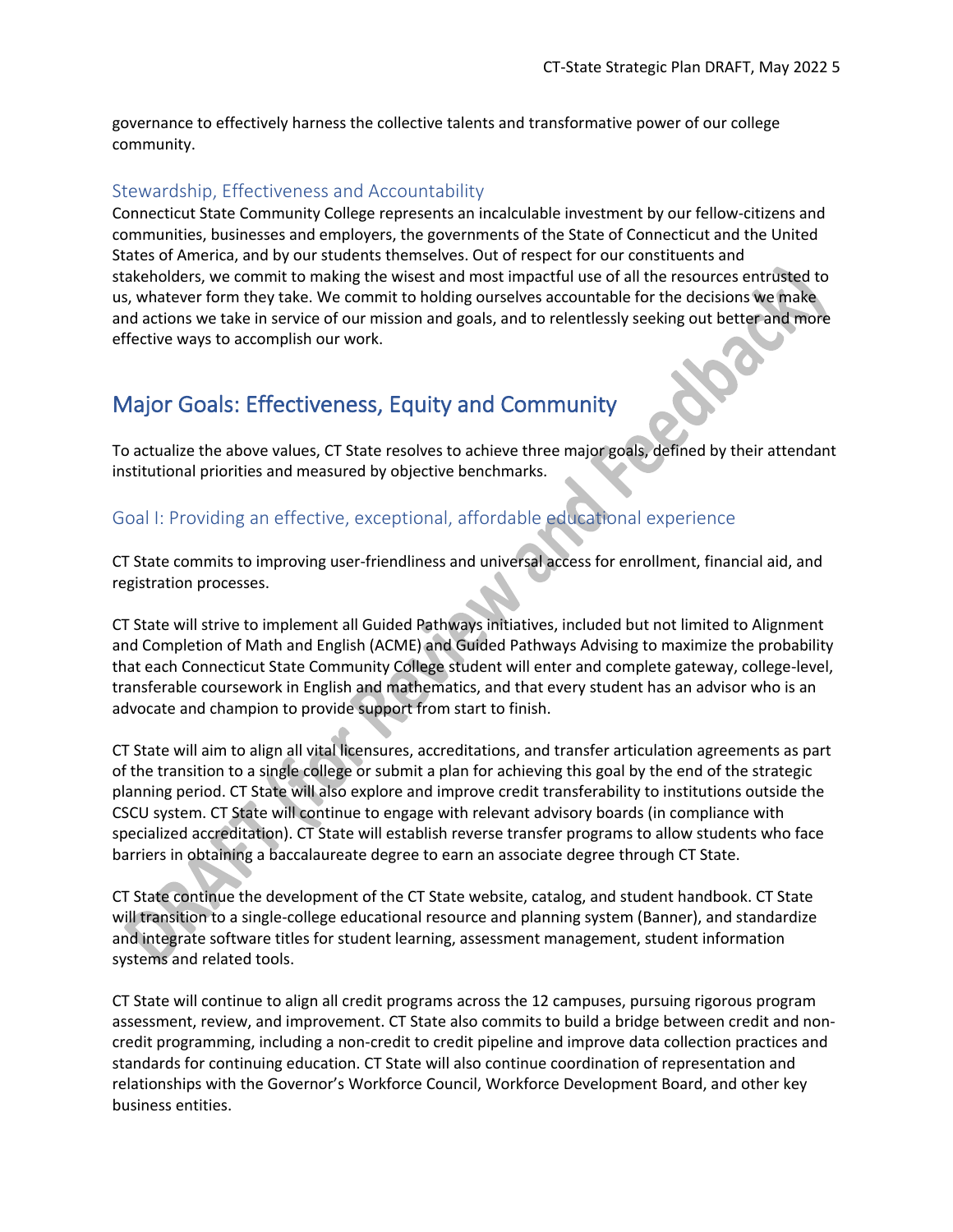The following benchmarks will measure CT State's progress towards providing an exceptional, affordable educational experience by AY2425:

- Achieving a student-to-advisor ratio of 250:1
- Improvement in rates of passage in first-year Math and English (Guided Pathways KPIs 4, 5 and 6) by 25% relative to Fall 2020
- At least one percentage point improvement in student success rate (graduation rates plus fouryear transfer-out rates) without a decline in either transfer-out or graduation rate
- Increase the headcount of credit-level adult learners in the CT State student population by three percentage points relative to Fall 2020
- All extant transfer articulation agreements are preserved, consolidated, or expanded
- Successful adoption of accelerated learning schedules for some programs at all 12 campuses
- All twelve campuses remain open and operating with no plans to close locations
- All departments and campuses at CT State have aligned their own strategic plans with the single college's strategic plan in the realm of educational experience, including, but not limited to:
	- o Enrollment Management & Student Affairs and Academic Affairs setting goals to improve user-friendliness and universal access for enrollment, financial aid, and registration processes
	- o Academic Affairs and Enrollment Management & Student Affairs will set goals for alignment of all transfer articulation agreements and relevant external agreements
	- o Academic Affairs and Enrollment Management & Student Affairs will set goals to effectuate a reverse transfer program
	- o Workforce Development will set goals for building a bridge from non-credit to credit programs and aligning external agreements in all regions.

## Goal II: Achieving Equity in Student Outcomes and Workforce Cultural Representation

The central aim of CT State is to address systemic inequities, both between students, faculty, and staff of different socioeconomic backgrounds and between institutions.

CT State will broaden and deepen commitment to civic education, diversity, pluralism, anti-racism, and democratic citizenship education in all facets of CT State and with specific respect to curriculum, empowering students to engage in, operate within, and effect positive change in our multicultural democratic republic.

CT State is committed to using equity as a lens when examining policies, budget priorities, and academic programming. CT State will continue building a data-informed student success and equity framework.

CT State commits to investing in the expertise of our faculty and staff through ongoing professional development including universal design training, BIPOC training, equity training and implicit bias training, expanding, and deepening professional mentorship and faculty and staff development programs.

The ACME placement policy commits CT State to ensuring that all policies, practices, and procedures related to placement and student success in gateway English and mathematics courses are designed to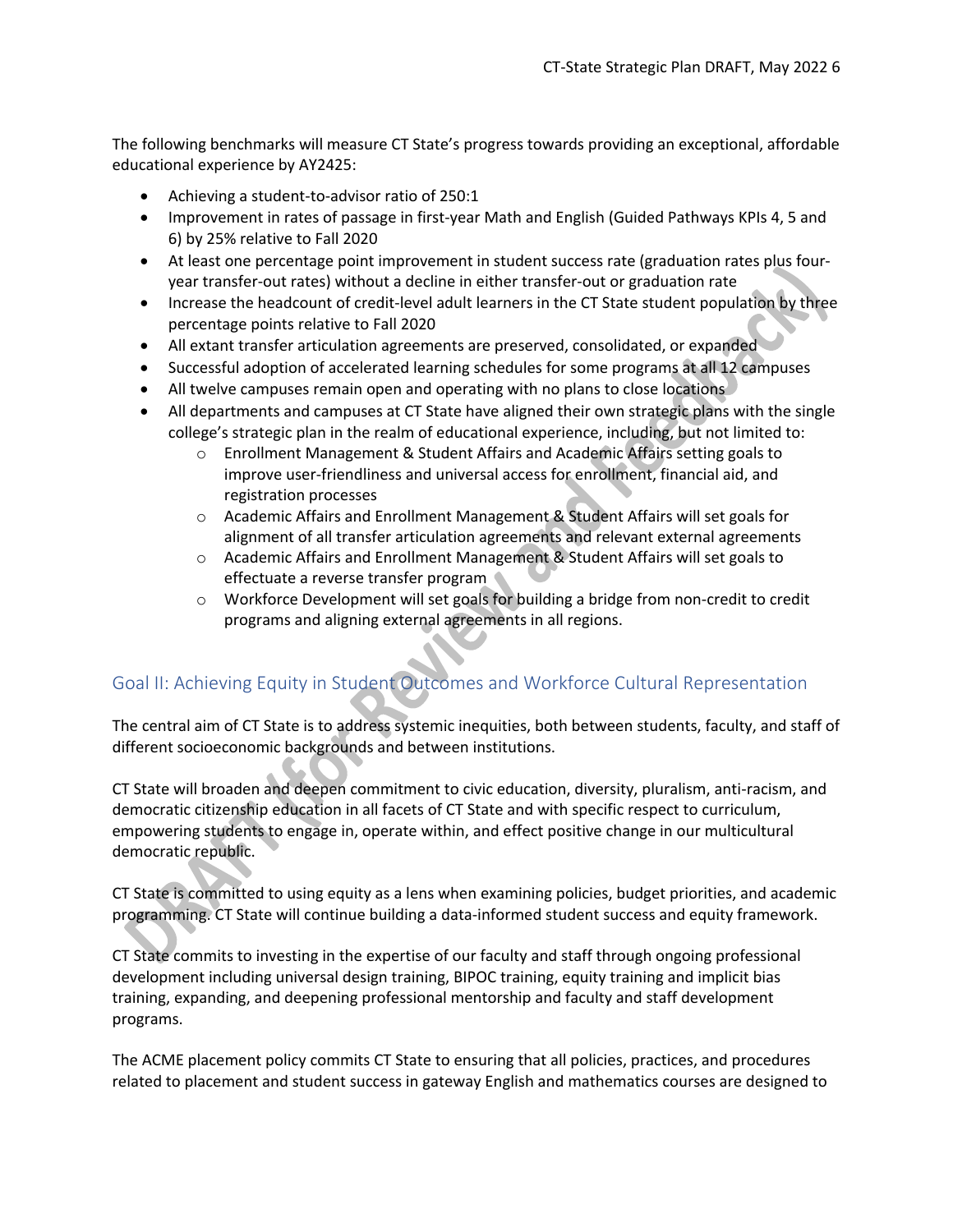be anti-racist, eliminate structural inequities, recognize, and address implicit bias, and promote equitable course completion.

CT state will offer wraparound services and provide other resources to address household, transportation, and food insecurity at all main campuses.

CT State will expand outreach, recruitment, and services to non-traditional and/or underserved populations, including but not limited to the incarcerated and post-incarcerated, regarding opportunities in both non-credit and credit bearing certificate and degree programs.

CT State will reduce financial friction throughout the student experience by reducing or eliminating small payments that act as barriers to basic participation in the college experience from application through completion.

The following benchmarks will measure CT State's progress towards equity by AY2425:

- Narrow student success gaps between White students and Black, Hispanic/Latino and non-White student populations for passage of first-year English and Math (Guided Pathways KPIs 4, 5 and 6) by 50% relative to Fall 2020.
- Narrow gaps between White students and Black, Hispanic/Latino and non-White student populations in student success rate (graduation rates plus four-year transfer-out rates) by at least one percentage point relative to Fall 2020 without declines in either transfer-out or graduation rates.
- Improve representation of Black, Hispanic/Latino and non-White populations overall in our faculty and staff populations relative to FY2021 by at least one percentage point.
- All departments and campuses at CT State have aligned their own strategic plans with the single college's strategic plan in the realm of equity, including, but not limited to:
	- o Academic Affairs, Enrollment Management & Student Affairs and Finance will set specific equity goals in their respective plans
	- o Academic Affairs, Human Resources and Diversity, Equity and Inclusion will develop plans to implement universal design training, BIPOC training, equity training and implicit bias training via faculty and staff development programs and set attendant goals
	- o Enrollment Management & Student Affairs will plan to offer wraparound services at all main campuses to address insecurities that hinder student success and set attendant goals

Academic Affairs will detail plans to improve learning opportunities for the incarcerated and post-incarcerated

- **Enrollment Management & Student Affairs will identify examples of financial barriers to** completion over the course of the entire student career from admission to graduation or transfer-out and detail plans to eliminate said barriers, setting attendant goals
- Academic Affairs will review the general education curriculum with respect to its capacity to provide civic and multicultural education to prepare students to survive, thrive and active participants in and leaders of a multicultural democratic republic, and make recommendations to improve this practice by the end of the strategic planning period.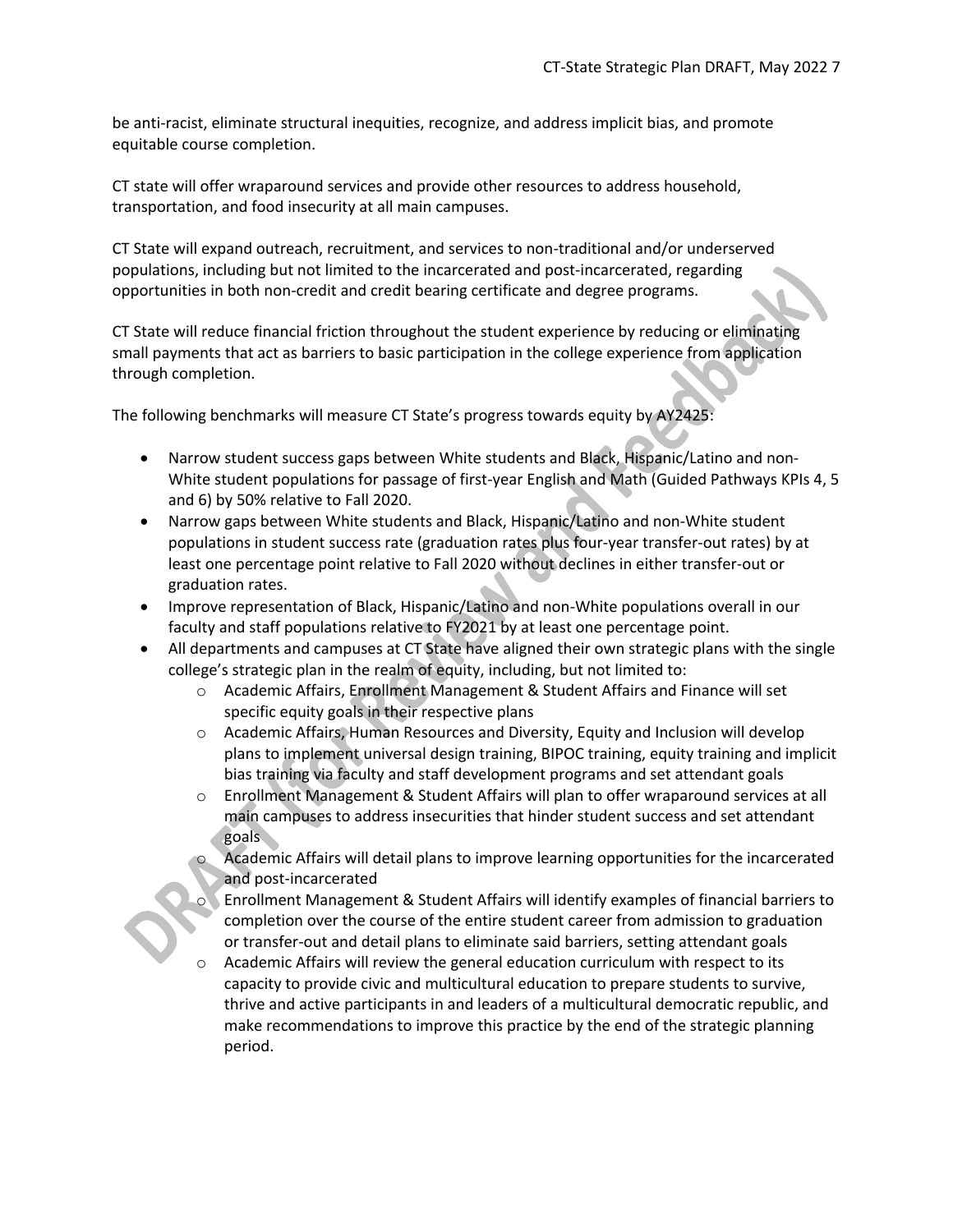### Goal III: Stronger Internal Community and External Community Relationships

CT State commits to building and growing a community of mutual respect that meets the needs of its local constituents. CT State will deepen bonds between the single college, students, faculty, foundations, and local external constituencies.

CT State commits to ensuring the continuance of shared governance structures in the transition to a single college.

CT State commits to working with all campus foundations to maintain connections to local constituencies and ensure local communities continue to support students on campus.

CT State will ensure all administrative and student support services under the single college are sensitive to the needs of the local campus community.

CT State will expand personal enrichment and lifelong learning programs, deepen K12 relationships, College Career Pathways, dual enrollment, and early college programs, and identify new funding opportunities related to these programs.

CT State will implement cooperative/work-based learning programs and opportunities as well as expand and deepen relationships between industry, job market, and areas of study.

The following benchmarks will measure CT State's progress towards stronger internal community and external community relationships by AY2425:

- Implementation of the CT State Shared Governance plan
- Full availability of all administrative, career, and student support services at main campus locations.
- Professional development services rolled out for entire CT State faculty and staff population.
- Review of all clinical in-service partnerships and continuation of all partnerships deemed academically necessary.
- All consortium agreements and contractual arrangements will be rewritten to name the new college as CT State prior to July 1, 2023. All agreements will be reviewed to ensure consistency with other similar arrangements in other parts of the state.
- Alignment across the CT State campuses of the personal enrichment and lifelong learning programs.
- All departments and campuses at CT State have aligned their own strategic plans with the single college's strategic plan in the realm of community connections, including, but not limited to:
	- $\circ$  All campuses and relevant departments develop strategic plans with goals and benchmarks for continuing relationships with local foundations
	- o Enrollment Management & Student Affairs will set goals and benchmarks for providing the broadest possible range of wraparound services to address student insecurities and outline priorities to ensure services are sensitive to the needs of local communities
	- o Workforce Development will plan for continuation and expansion of K12 relationships, College Career Pathways, dual enrollment, early college programs, lifelong learning, and personal enrichment programs and set relevant benchmarks in all regions